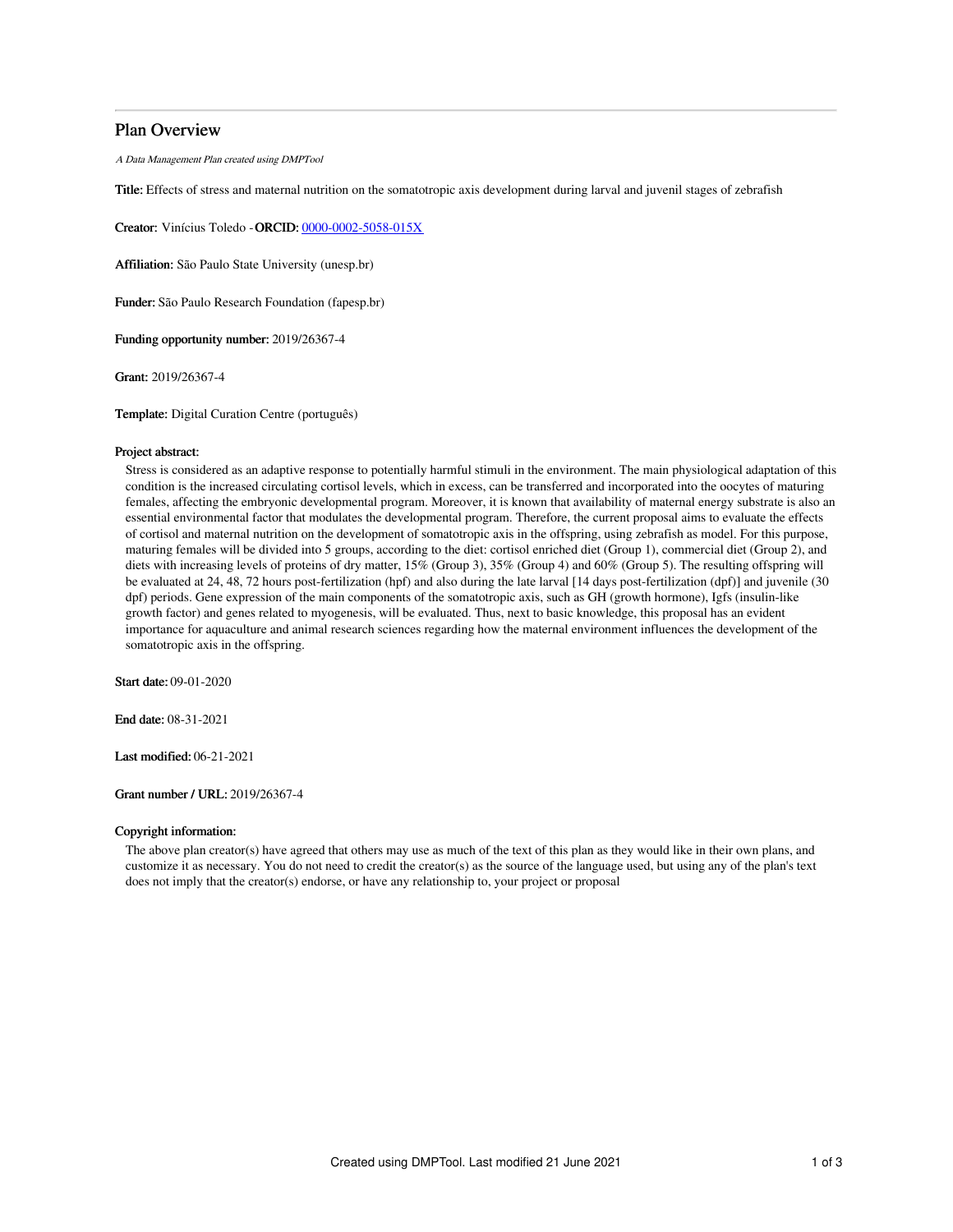# Effects of stress and maternal nutrition on the somatotropic axis development during larval and juvenil stages of zebrafish

# Coleta de Dados

# Que dados serão coletados ou criados?

Gene expression Histomorphometric analysis

All the data will be collected in different experiments.

#### Como os dados serão coletados ou criados?

Data will be collected at each experiment and tabulated in Excel spreadsheets. Data analysis will be performed using Graphpad software.

#### Documentação e Metadados

### Que documentação e metadados acompanharão os dados?

Protocols and detailed notes on each experiment will be recorded in the laboratory notebooks.

# Ética e Conformidade Legal

#### Como você administrará qualquer questão ética?

The Project will be submitted to the Ethics Committee on the Use of Animals (CEUA) - UNESP/Botucatu

Como você vai gerenciar os direitos autorais e os direitos de propriedade intelectual (IP / IPR)? The data will be kept confidential until publication in indexed journals.

#### Armazenamento e Backup

#### Como os dados serão armazenados e terão backup durante a pesquisa?

The all data will be stored by principal investigators in the cloud and external hard drives, with daily backups, and with restricted access to the researchers team involved in the project. In addition, data and metadata will be published through a platform made available by UNESP, available at: https://repositorio.unesp.br/.

# Como você vai gerenciar o acesso e a segurança?

UNESP will be responsible for your safety for a specific period. UNESP will provide the platform: https://repositorio.unesp.br/.

# Seleção e Preservação

Quais dados são de valor a longo prazo e devem ser mantidos, compartilhados e / ou preservados? gene expression and histomorphometric analysis must be shared and preserved.

# Qual é o plano de preservação a longo prazo do conjunto de dados?

Data sets with long-term value will be preserved in the cloud and on external hard drives.

# Compartilhamento de Dados

# Como você vai compartilhar os dados?

Data will be shared with the scientific community through publication in indexed journals

#### Existem restrições ao compartilhamento de dados requeridos?

There are no legal or ethical restrictions. However, the data will be kept confidential until